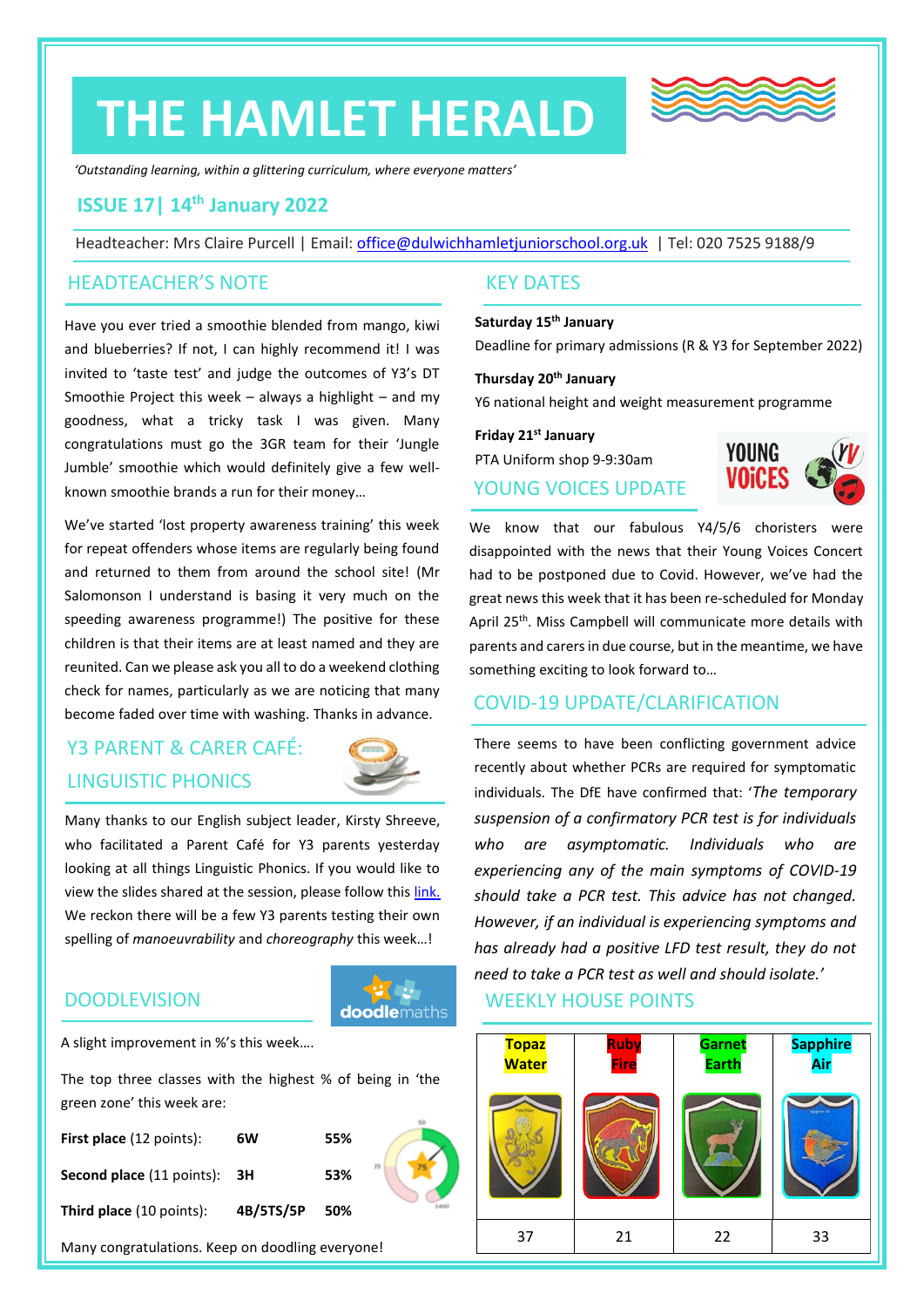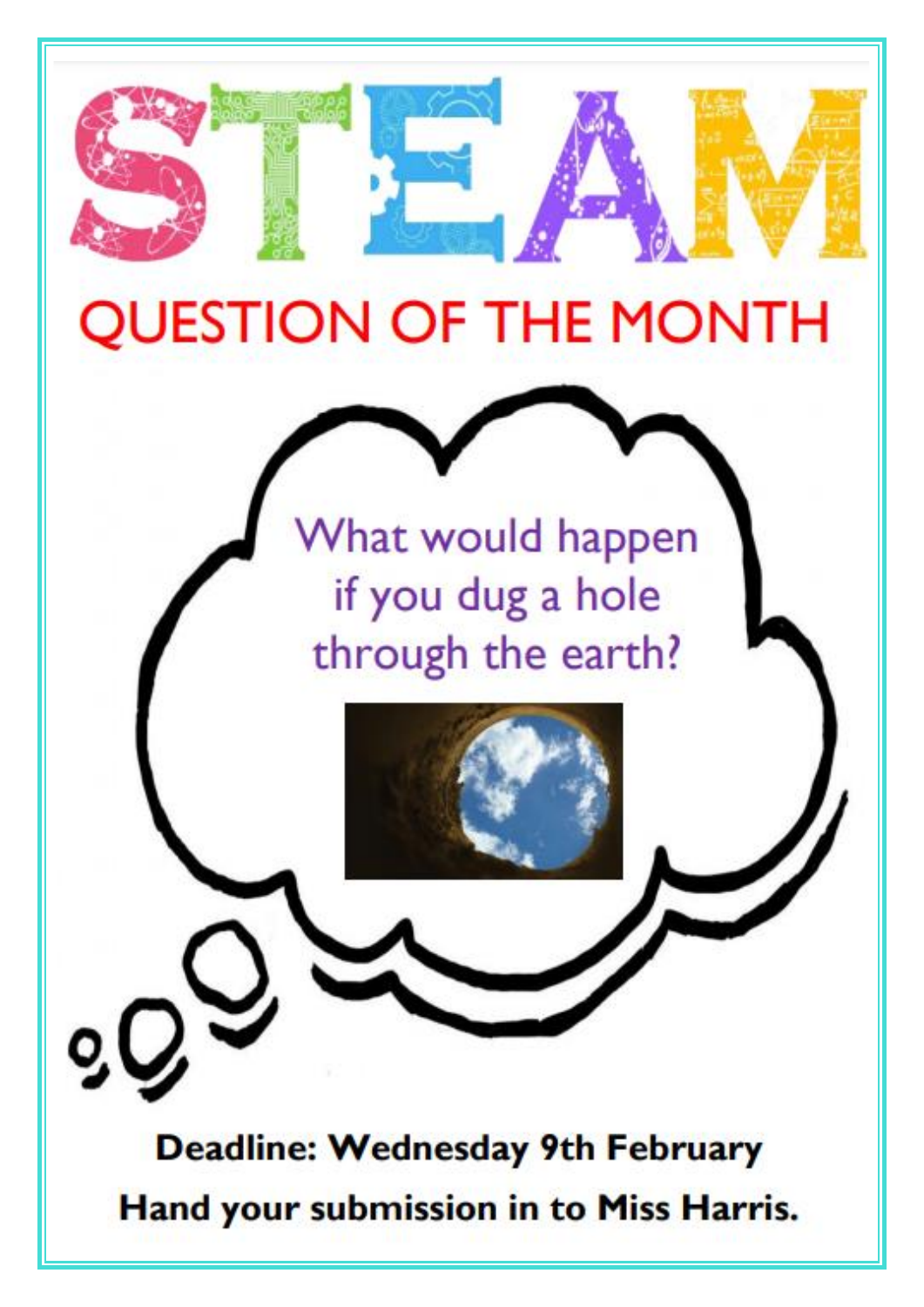|                                        | Golden Crumb Fishcake with<br>Chips, Coleslaw and Tomato<br>Ketchup | Cheese and Tomato Quiche<br>with Chips, Coleslaw and<br>Tomato Ketchup | Beans/Cheese or Tuna<br>Jacket Potato with<br>Mayonnaise | <b>Baked Beans and Garden</b><br>Peas | Syrup Sponge with Cream                 | ٥<br>ŭ<br>œ<br>₹<br>goo                                                                                                 |
|----------------------------------------|---------------------------------------------------------------------|------------------------------------------------------------------------|----------------------------------------------------------|---------------------------------------|-----------------------------------------|-------------------------------------------------------------------------------------------------------------------------|
|                                        | Chicken Fajita served with a<br>fresh Garden Salad                  | Roasted Vegetable Fajita<br>served with a fresh Garden<br>salad        | Beans/Cheese or Tuna<br>Jacket Potato with<br>Mayonnaise | Rainbow Coleslaw                      | Strawberry Jelly with Fruit             |                                                                                                                         |
| Ξ                                      | Yorkshire Pudding and Roast<br>Roast Beef served with<br>Potatoes   | Creamy Cheese and Potato<br>Veggie Slice with Roast<br>Potatoes        | Beans/Cheese or Tuna<br>Jacket Potato with<br>Mayonnaise | Green Beans and Cauliflower           | loed Lemon Sponge with<br>Custard       |                                                                                                                         |
| Dulwich Hamlet Primary School - Week 3 | Chicken Goujons served with<br><b>Baked Spicy Wedges</b>            | Vegetable Dippers served with<br>Baked Spicy Wedges                    | Beans/Cheese or Tuna<br>Jacket Potato with<br>Mayonnaise | Sweetcorn and Peas                    | Shortbread Biscuit with Fruit<br>Wedges |                                                                                                                         |
| J                                      | Tomato and Basil Pasta Bake<br>with Garlic Bread                    | Cheese and Tomato Pinwheel<br>with Garlic Bread                        | Beans/Cheese or Tuna<br>Jacket Potato with<br>Mayonnaise | Broccoli and Sweet Peppers            | Apple Crumble with Custard              | w/c: 17th January, 7th February, 28th February, 21st March and 11th April<br>Freshly Baked Bread, Salad Bar and Yoghurt |